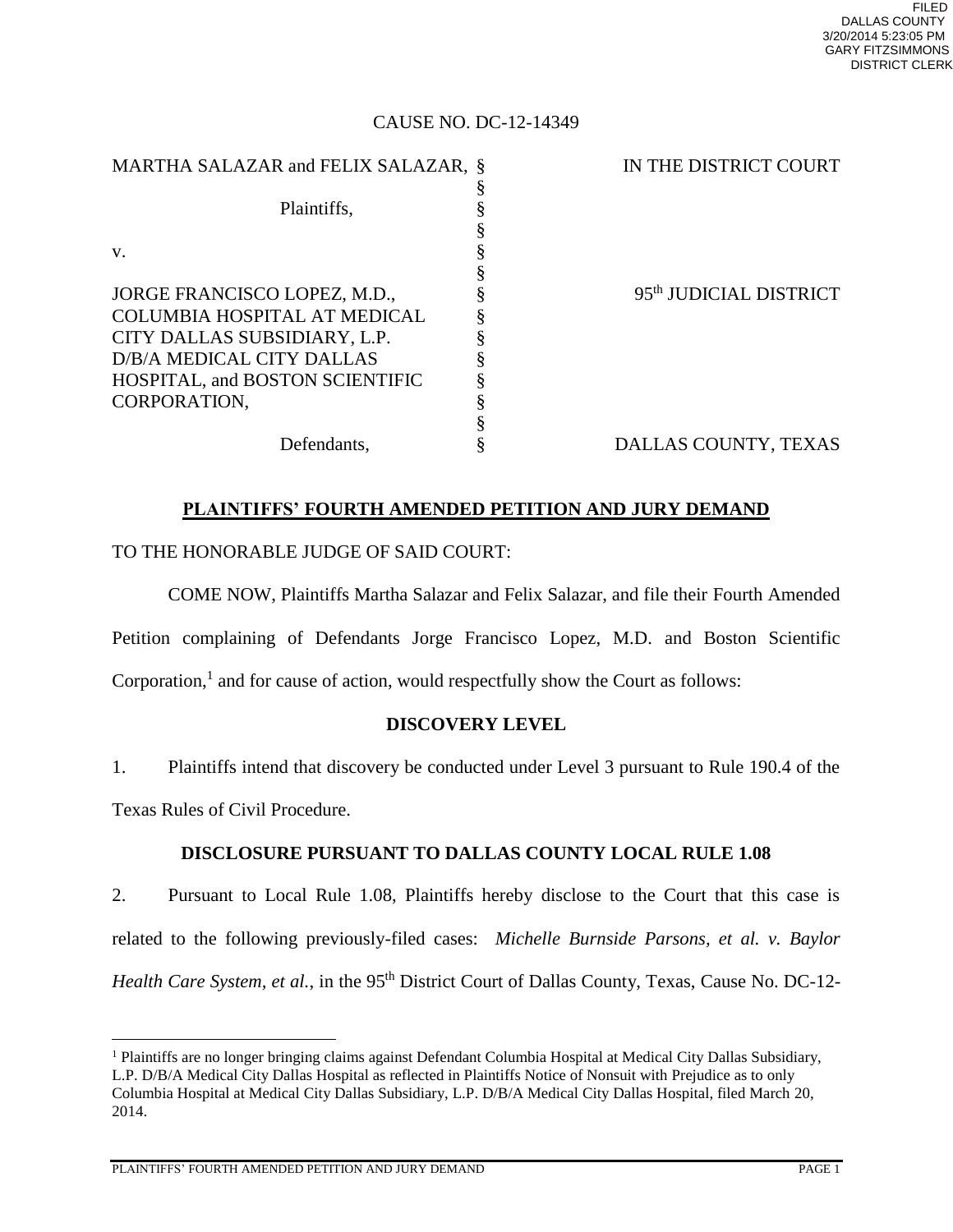00431; *Sandra Dorsey v. Medical City Dallas Hospital*, in 95th District Court of Dallas County, Texas, Cause No. DC-12-005791; and *Margaret Hightower v. Roy Carrington Mason, D.O., et*  al., in the 95<sup>th</sup> District Court of Dallas County, Texas, Cause No. DC-12-06105. This case and those cases are so related that a transfer of this case to the 95<sup>th</sup> District Court would facilitate orderly and efficient disposition of the litigation. Thus, Plaintiffs respectfully request transfer of this case to the 95<sup>th</sup> District Court pursuant to Local Rule 1.06.

## **PARTIES AND SERVICE**

3. Plaintiff Martha Salazar ("Plaintiff Wife") and Plaintiff Felix Salazar ("Plaintiff Husband") are married individuals and residents of Garland, Dallas County, Texas.

4. Defendant Jorge Francisco Lopez, M.D. ("Defendant Lopez") is an individual and resident of Dallas County who has been served with process in this case.

5. Defendant Boston Scientific Corporation ("Defendant BSC") is a Delaware corporation with its principal place of business at One Boston Scientific Place, Natick, Massachusetts 01760- 1537. Defendant BSC may be served with process by serving its registered agent, Corporation Service Company, at 211 East 7<sup>th</sup> Street, Suite 620, Austin, Texas 78701.

6. Columbia Hospital at Medical City Dallas Subsidiary, L.P. d/b/a Medical City Dallas Hospital is a Texas limited partnership that was previously served with process but has since been dismissed from this case by the Plaintiffs. Plaintiffs are no longer bringing claims against Columbia Hospital at Medical City Dallas Subsidiary, L.P. d/b/a Medical City Dallas Hospital.

# **VENUE**

7. Pursuant to Section 15.002(a)(1) and (2) of the Texas Civil Practice and Remedies Code, venue is proper in Dallas County, Texas because this is the county in which all or a substantial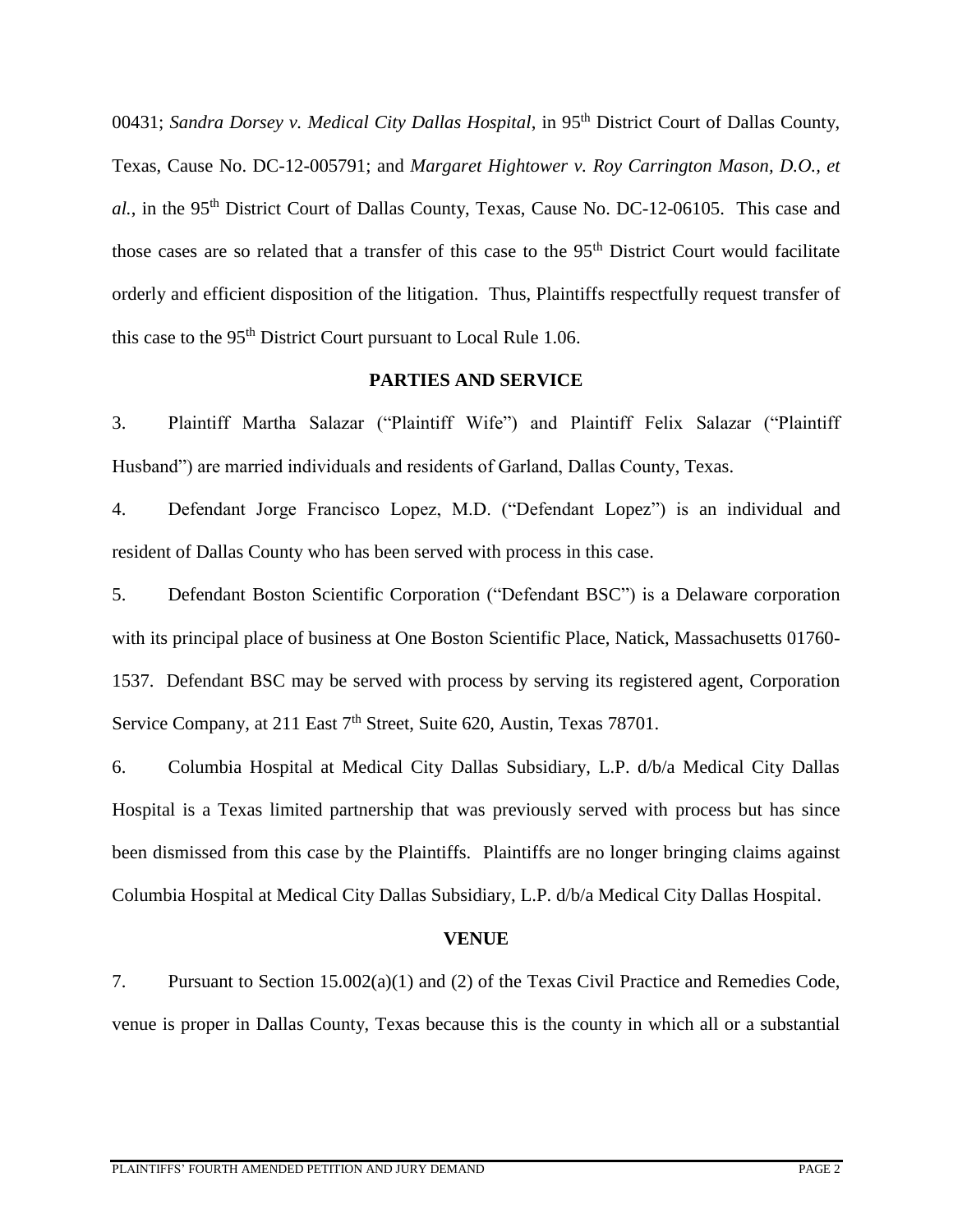part of the events giving rise to this claim occurred and because this is the county of Defendant Lopez's residence at the time Plaintiffs' causes of action accrued.

# **NO FEDERAL CLAIMS PLEADED**

8. Plaintiffs' claims in this action are brought solely under state law. Plaintiffs do not herein bring, assert, or allege, either expressly or impliedly, any causes of action arising under any federal law, statute, regulation, or provision. Thus, there is no federal jurisdiction in this action on the basis of a federal question under 28 U.S.C. § 1331.

9. Moreover, federal diversity jurisdiction is lacking in this action. Complete diversity does not exist between the parties and therefore the federal courts lack jurisdiction under 28 U.S.C §1332.

10. Furthermore, Boston Scientific Corporation agreed with Plaintiffs on December 9, 2013 that it will not remove this matter to Federal Court in the future. This agreement is reflected in the Rule 11 Agreement filed with this Court on March 14, 2014.

# **ALTERNATIVE ALLEGATIONS**

11. To the extent any allegation in the FACTS or CAUSES OF ACTION sections that follow are inconsistent with any other allegation, such inconsistent allegations are pleaded in the alternative pursuant to Texas Rule of Civil Procedure 48. TEX. R. CIV. P. 48; *see Horizon Offshore Contractors, Inc. v. Aon Risk Servs.*, 283 S.W.3d 53, 59 (Tex.App.—Houston [14<sup>th</sup> Dist.] 2009, pet. denied) ("[A] a party may assert inconsistent facts or remedies simultaneously against different defendants, settle with one defendant, and still recover judgment against the other defendant even though the facts or remedies alleged against the second defendant are inconsistent with the facts or remedies alleged against the settling defendant.").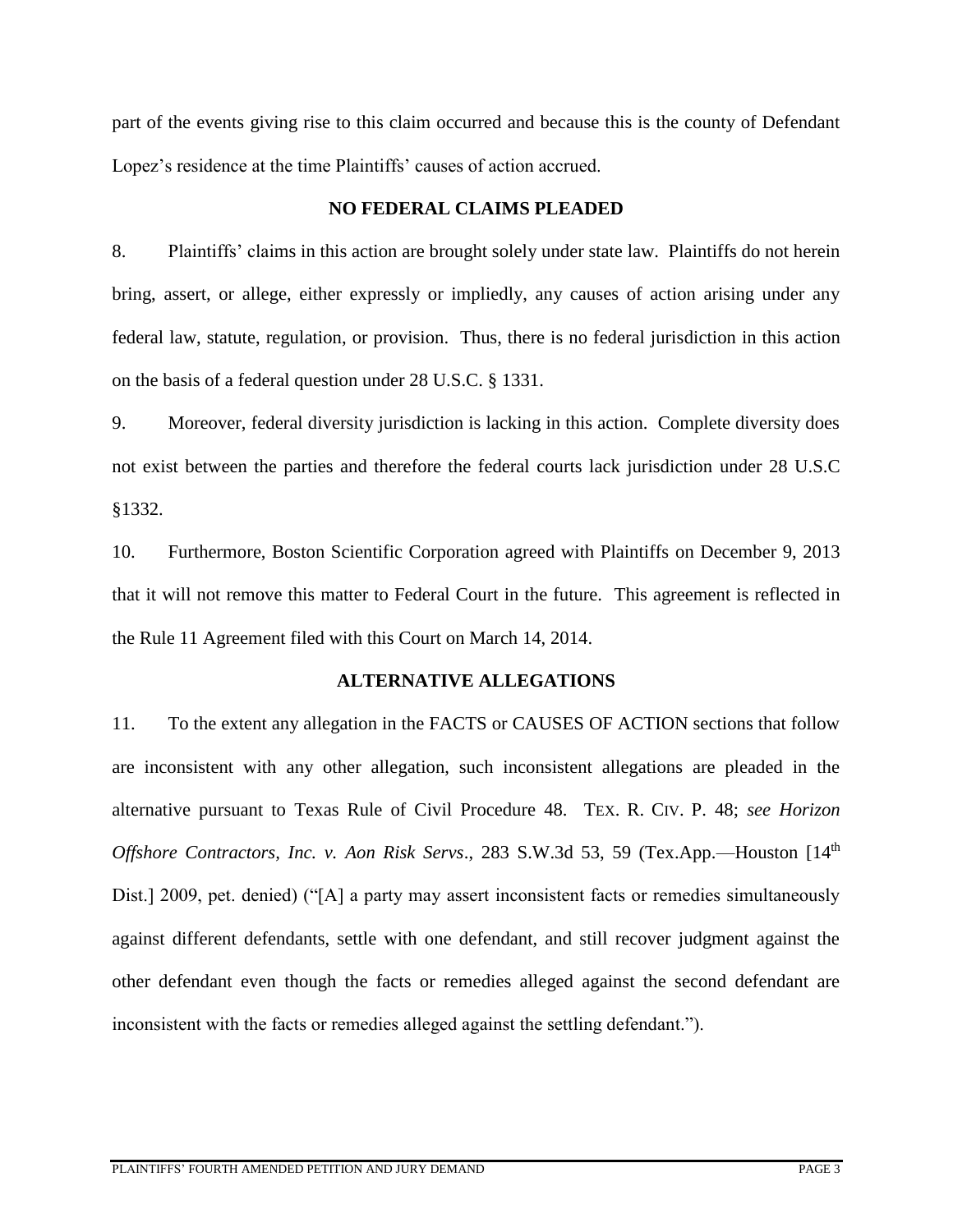#### **FACTS**

#### **The Pelvic Mesh Products**

12. At all times relevant herein, Defendant BSC was engaged in the business of placing medical devices into the stream of commerce by designing, manufacturing, marketing, packaging, labeling, and selling such devices, including the Obtryx® Transobturator Mid-Urethral Sling System ("Pelvic Mesh Products"). Proxy Biomedical, Ltd., an Irish company, manufactures the polypropylene mesh component of the Pelvic Mesh Products. The Pelvic Mesh Products are products targeted at women who suffer from pain, discomfort, and stress urinary incontinence as a result of weakening or damage to the walls of the vagina. The Pelvic Mesh Products are represented by Defendant BSC to correct and restore normal vaginal structure by implantation of polypropylene mesh in the vaginal wall tethered in place by two arms that extend up through the buttocks. They are specifically promoted to physicians and patients as an innovative, minimally invasive procedure with minimal local tissue reactions, minimal tissue trauma, and minimal pain while correcting stress urinary incontinence.

13. Prior the implantation of the Pelvic Mesh Products at issue in this claim, Defendant BSC sought and obtained Food and Drug Administration ("FDA") approval to market the Pelvic Mesh Products under Section 510(k) of the Medical Device Amendment to the Food, Drug and Cosmetics Act. Section 510(k) allows marketing of medical devices if the device is deemed substantially equivalent to other legally marketed predicate devices marketed prior to May 28, 1976. No formal review for safety or efficacy is required.

14. Despite claims that the monofilament polypropylene mesh in the Pelvic Mesh Products is inert, the scientific evidence shows that this material is biologically incompatible with human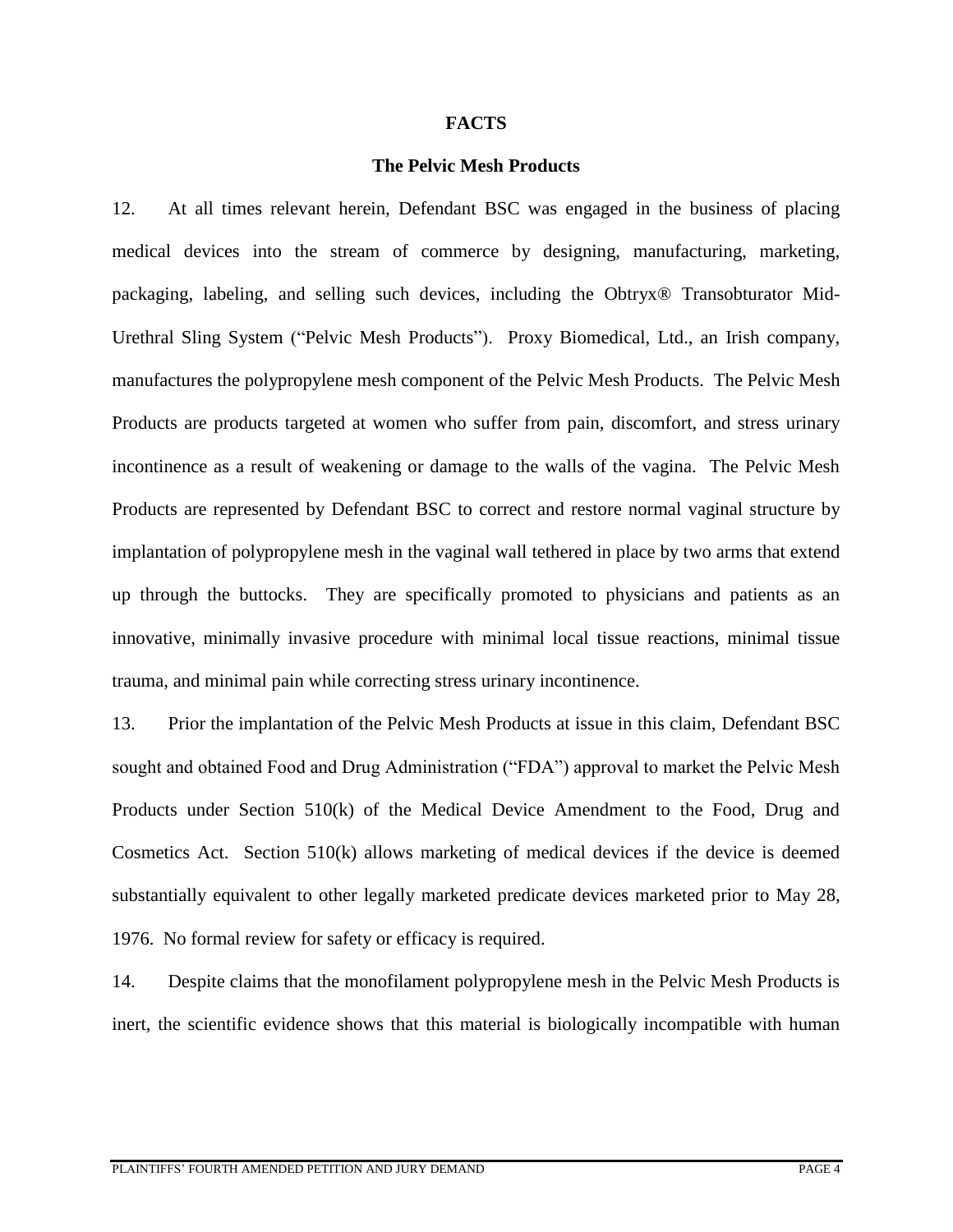tissue and promotes an immune response. This immune response promotes degradation of the pelvic tissue and can contribute to the formation of severe adverse reactions to the mesh.

15. The Pelvic Mesh Products have been and continue to be marketed to the medical community and to patients as safe, effective, and reliable medical devices that can be implanted by safe, effective, and minimally invasive surgical techniques.

16. Defendant BSC marketed and sold the Pelvic Mesh Products through carefully planned, multifaceted marketing campaigns and strategies. These campaigns and strategies include, but are not limited to, aggressive marketing and the provision of valuable cash and non-cash benefits to healthcare providers. Defendant BSC also utilized documents, patient brochures, and websites, offering exaggerated and misleading expectations as to the safety and utility of these products.

17. Contrary to the representations and marketing of Defendant BSC, the Pelvic Mesh Products have high failure, injury, and complication rates, fail to perform as intended, require frequent and often debilitating revision surgeries, and have caused severe and irreversible injuries, conditions, and damage to a significant number of women, including Plaintiff Wife. The defects stem from many issues, including:

- a. the use of polypropylene material in the Pelvic Mesh Products and the immune reaction that results;
- b. the design of the Pelvic Mesh Products to be inserted transvaginally into an area of the body with high levels of pathogens that adhere to the mesh, which can cause immune reactions and subsequent tissue breakdown;
- c. the contraction or shrinkage of the mesh;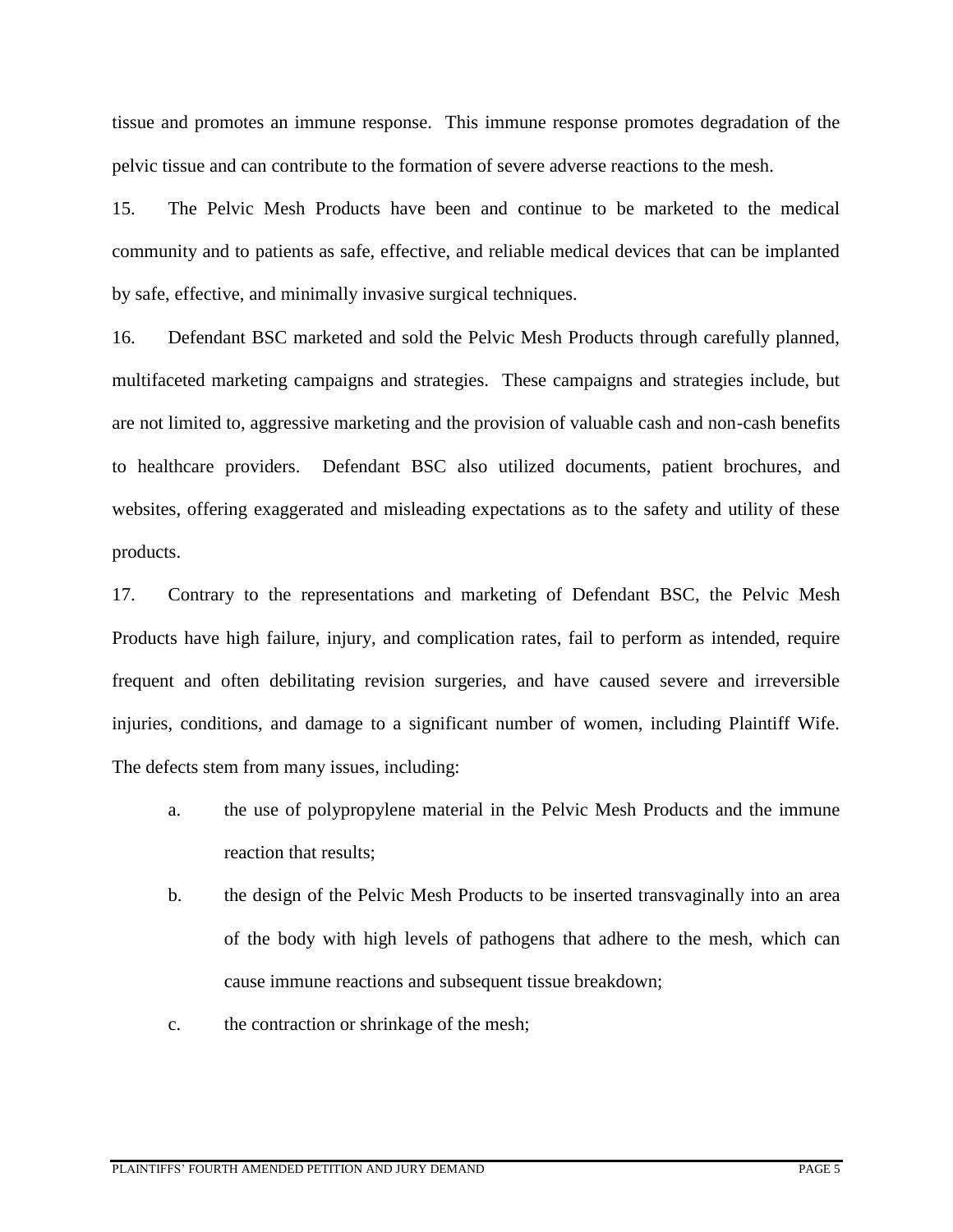- d. biomechanical issues with the design of the mesh that create strong amounts of friction between the mesh and the underlying tissue that subsequently cause that tissue to degrade;
- e. the use and design of anchors in the Pelvic Mesh Products that when placed correctly are likely to pass through and injure major nerve routes in the pelvic region;
- f. degradation of the mesh itself over time which causes the internal tissue to degrade;
- g. the welding of the mesh itself during production, which creates a toxic substance that contributes to the degradation of the mesh and host tissue; and
- h. the design of the trocars (devices used to insert the Pelvic Mesh Products into the vagina) requires tissue penetration in nerve-rich environments, which results frequently in the destruction of nerve endings.

18. Upon information and belief, Defendant BSC has consistently underreported and withheld information about the propensity of its Pelvic Mesh Products to fail and cause injury and complications, and have misrepresented the efficacy and safety of these products, through various means and media, actively and intentionally misleading the public.

19. Despite the chronic underreporting of adverse events associated with the Pelvic Mesh Products, enough complaints were recorded for the Food and Drug Administration ("FDA") to issue a public health notification regarding the dangers of these devices.

20. On October 20, 2008, the FDA issued a Public Health Notification that described over a thousand (1,000) complaints (otherwise known as "adverse events") that had been reported over a three-year period relating to the Pelvic Mesh Products and other similar products. Although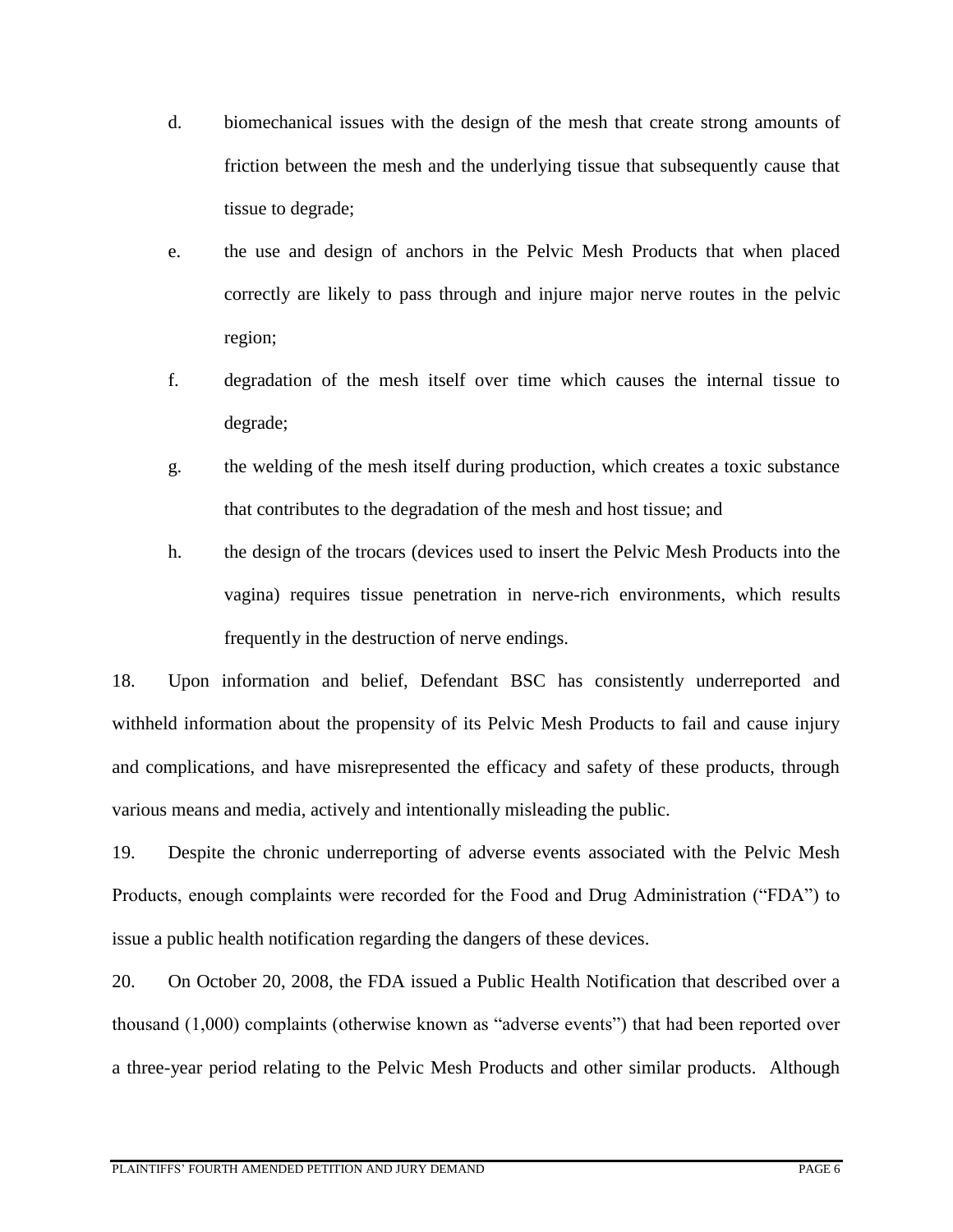the FDA notice did not identify the transvaginal mesh manufacturers by name, a review of the FDA's MAUDE database indicates that Defendant BSC is one of the manufacturers of the products that are the subject of the notification.

21. On July 13, 2011, the FDA issued a Safety Communication entitled, "UPDATE on Serious Complications Associated with Transvaginal Placement of Surgical Mesh for Pelvic Organ Prolapse." Therein, the FDA advised that it had conducted an updated analysis of adverse events reported to the FDA and complications reported in the scientific literature and concluded that surgical mesh used in transvaginal repair of pelvic organ prolapse was an area of "**continuing serious concern**." (emphasis added) The FDA concluded that serious complications associated with surgical mesh for transvaginal repair of pelvic organ prolapse were "not rare." These serious complications include, but are not limited to, neuromuscular problems, vaginal scarring/shrinkage, and emotional problems. Many of the serious complications required medical and surgical treatment and hospitalization. The FDA concluded that it was not clear that transvaginal repair of pelvic organ prolapse and stress urinary incontinence with mesh kits was more effective than traditional non-mesh repair of these conditions. The FDA conducted a systematic review of the published scientific literature from 1996 to 2011 and concluded that transvaginal pelvic organ prolapse repair with mesh "does not improve symptomatic results or quality of life over traditional non mesh repair." In the July 13, 2011 Safety Communication, the FDA concluded that "a mesh procedure may put the patient at risk for requiring additional surgery or for the development new complications. Removal of the mesh due to mesh complications may involve multiple surgeries and significantly impair the patient's quality of life. Complete removal of mesh may not be possible." The information contained in the FDA's Public Health Notification of October 2008 and the FDA Safety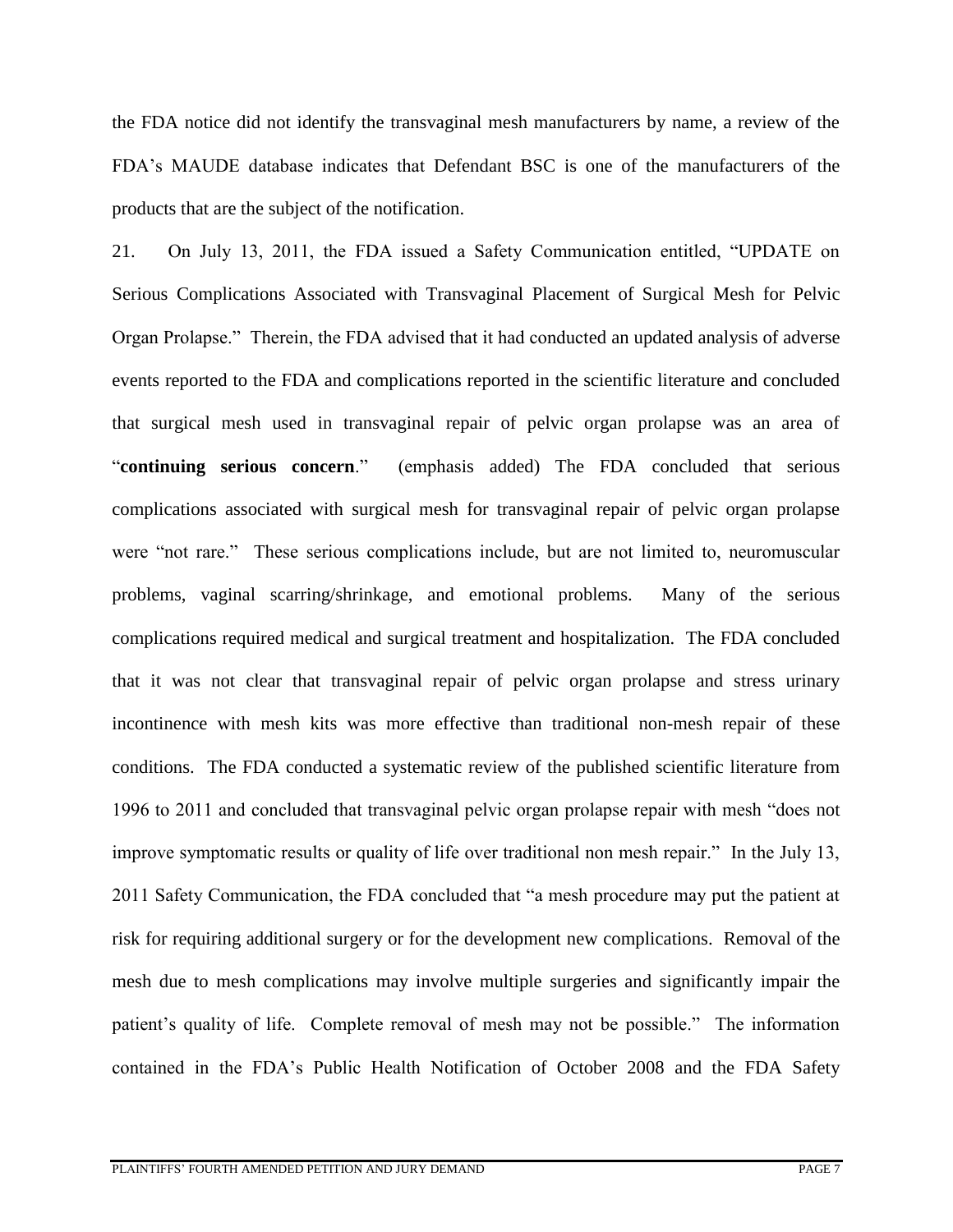Communication of July 13, 2011 was known or knowable to Defendants and was not disclosed in any manner.

- 22. Defendant BSC has further known the following:
	- a. that some of the predicate devices for the Pelvic Mesh Products had high failure and complication rates, resulting in the recall of some of these predicate devices;
	- b. that there were and are significant differences between the Pelvic Mesh Products and some or all of the predicate devices, rendering them unsuitable for designation as predicate devices;
	- c. that these significant differences render the disclosures to the FDA incomplete and misleading; and
	- d. that the Pelvic Mesh Products were and are causing numerous patients severe injuries and complications.

23. Defendant BSC suppressed this information and failed to accurately and completely disseminate or share this and other critical information with others, including Plaintiff Wife. As a result, Defendant BSC actively and intentionally misled and continues to mislead the public into believing that the Pelvic Mesh Products and the procedures for implantation were and are safe and effective.

24. Defendant BSC failed to perform or rely on proper and adequate testing and research in order to determine and evaluate the risks and benefits of the Pelvic Mesh Products.

25. Defendant BSC failed to design and establish a safe, effective procedure for removal of the Pelvic Mesh Products; thus, in the event of a failure, injury, or complications, it is impossible to easily and safely remove the Pelvic Mesh Products.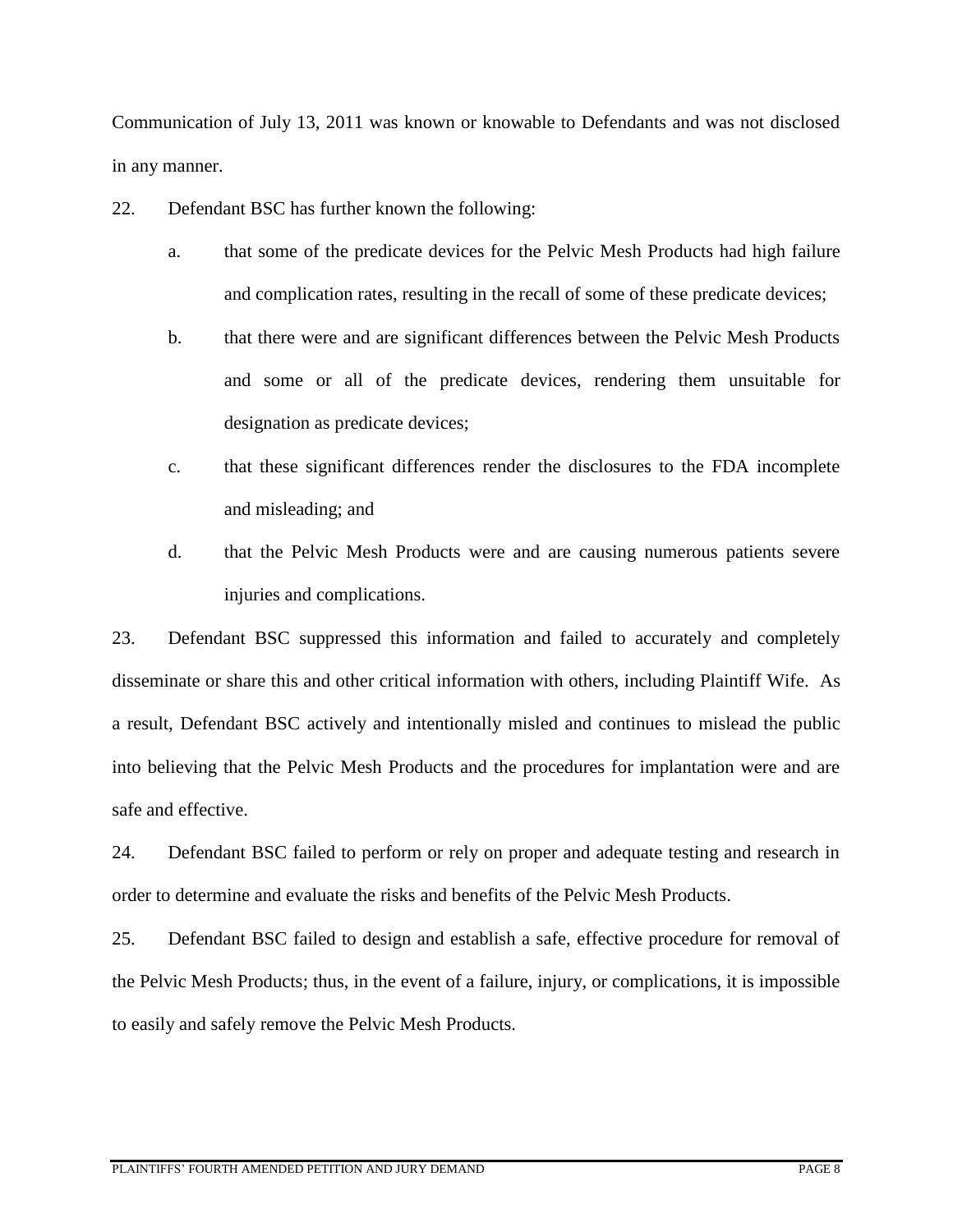26. Feasible and suitable alternative designs as well as suitable alternative procedures and instruments for repair of pelvic organ prolapse and stress urinary incontinence have existed at all times relevant to this matter.

27. The Pelvic Mesh Products were at all times utilized and implanted in a manner foreseeable to Defendant BSC, as they generated the instructions for use, created the procedures for implanting the devices, and trained the implanting physicians.

28. Defendant BSC provided incomplete, insufficient, and misleading training and information to physicians to increase the number of physicians utilizing the Pelvic Mesh Products, and thus increase the sales of these products.

29. The Pelvic Mesh Products implanted into Plaintiff Wife were in the same or substantially similar condition as they were when they left the possession of Defendant BSC, as well as being in the condition directed by and expected by this Defendant.

30. Plaintiff Wife and her physicians foreseeably used and implanted the Pelvic Mesh Products, and did not misuse or alter these products in an unforeseeable manner.

31. The injuries, conditions, and complications suffered by women who have been implanted with the Pelvic Mesh Products include, but are not limited to, mesh erosion, mesh contraction, infection, fistula, inflammation, scar tissue, organ perforation, dyspareunia (pain during sexual intercourse), blood loss, acute and chronic nerve damage and pain, pudendal nerve damage, pelvic floor damage, chronic pelvic pain, urinary and fecal incontinence, and prolapse of organs. In many cases, these women have been forced to undergo intensive medical treatment, including, but not limited to, the use of pain control and other medications, injections into various areas of the pelvis, spine, and the vagina, and surgeries to remove portions of the female genitalia, to locate and remove mesh, and to attempt to repair pelvic organs, tissue, and nerve damage.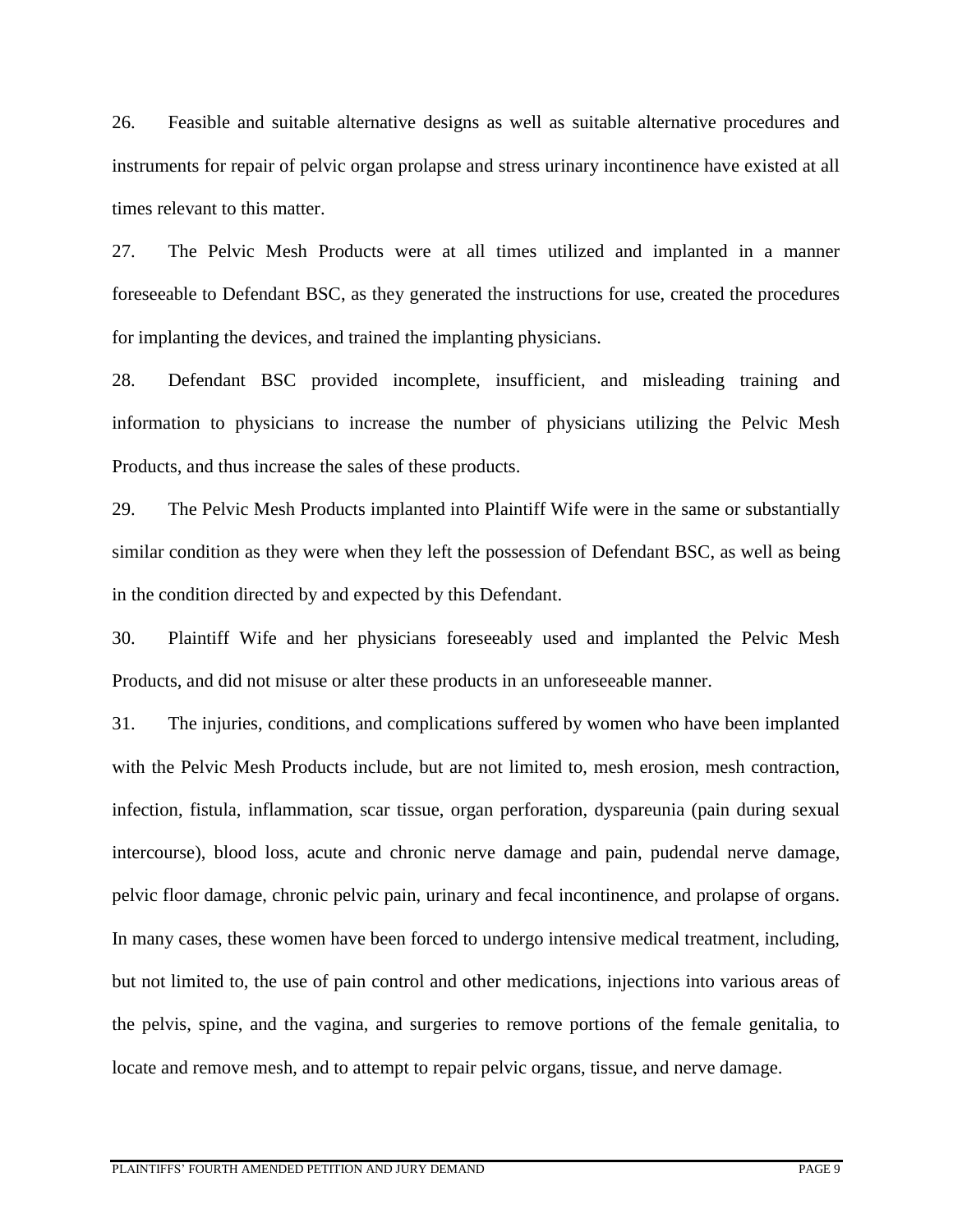32. The medical and scientific literature studying the effects of polypropylene pelvic mesh (like the material used in the Pelvic Mesh Products) have examined each of these injuries, conditions, and complications and determined that they are in fact casually related to the mesh itself and do not often implicate errors related to the implantation of the devices.

33. Defendant BSC knew and had reason to know that the Pelvic Mesh Products could and would cause severe and grievous personal injury to the users of the Pelvic Mesh Products, and that they were inherently dangerous in a manner that exceeded any purported, inaccurate, or otherwise downplayed warnings.

34. At all relevant times herein, Defendant BSC continued to promote Pelvic Mesh Products as safe and effective even when no clinical trials had been done supporting long or short term efficacy.

35. At all relevant times herein, Defendant BSC failed to provide sufficient warnings and instructions that would have put Plaintiff Wife and the public on notice of the dangers and adverse effects caused by implantation of the Pelvic Mesh Products.

36. The Pelvic Mesh Products were defective as marketed due to inadequate warnings, instructions, labeling, and/or inadequate testing.

#### **Medical Care at Issue**

37. Defendant Lopez is an individual licensed to practice medicine in the State of Texas.

38. Upon information and belief, prior to January 17, 2011, Defendants Lopez knew the Pelvic Mesh Products have high failure, injury, and complication rates, fail to perform as intended, require frequent and often debilitating additional surgeries, and have caused severe and irreversible injuries, conditions, and damage to a significant number of women.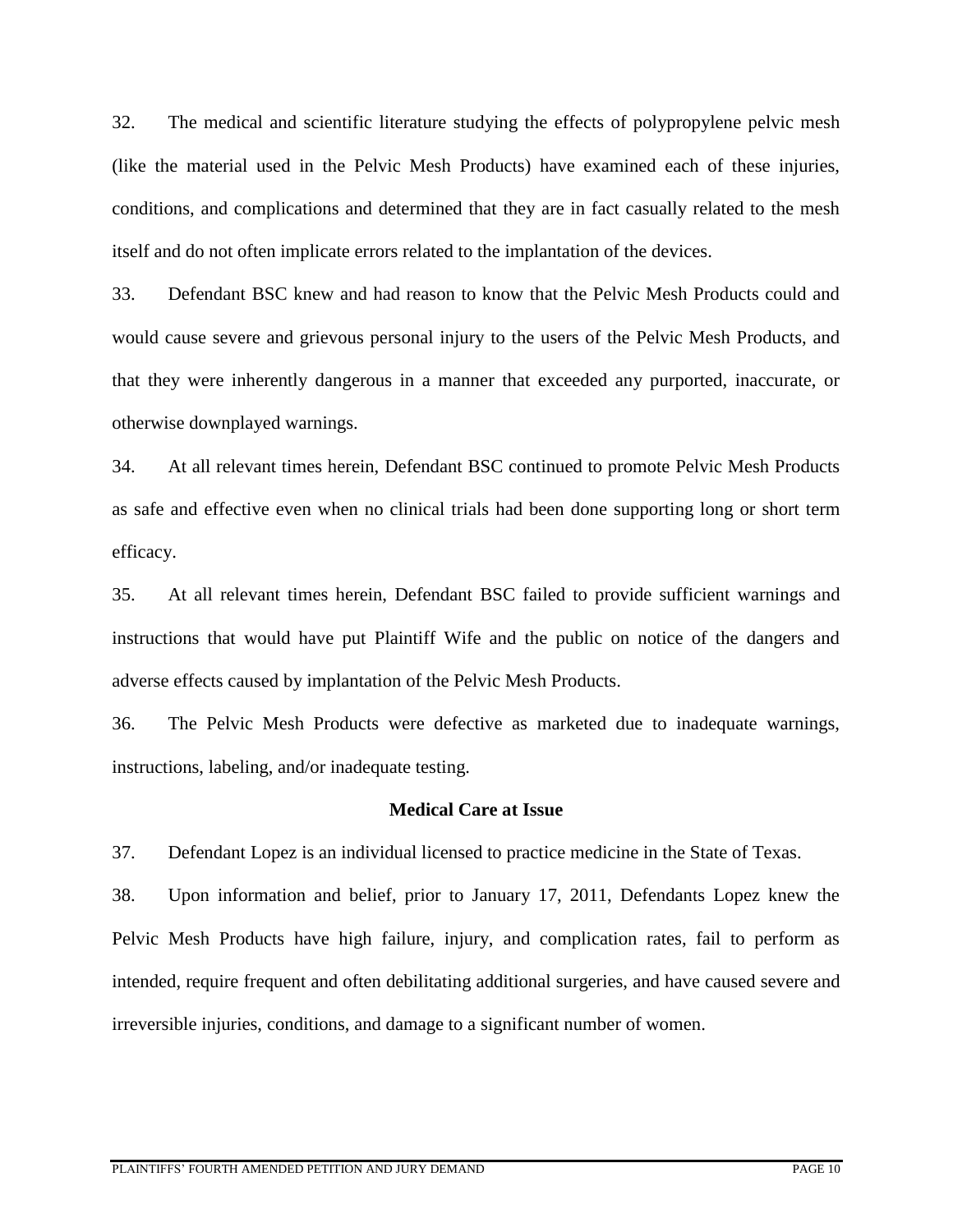39. Prior to January 17, 2011, Plaintiff Wife presented to Defendant Lopez for consultation regarding her stress urinary incontinence. During this consultation, Defendant Lopez recommended implantation of the Pelvic Mesh Products but failed to fully disclose to Plaintiff Wife all risks associated with implantation.

40. Upon information and belief, Defendant Lopez failed to fully inform Plaintiff Wife that the use of a polypropylene product, such as the one implanted into her by Defendant Lopez, has risks, including, but not limited to, protrusion into her rectum, vagina, and/or bladder, shrinkage, which would require surgical release or other intervention, persistent and life-long dyspareunia, persistent and life-long painful urination, and that she may experience chronic pain and/or chronic infection due to the polypropylene mesh product's interaction with the body and surrounding tissue, that the mesh may have to be removed in one or more surgeries and that it could be impossible to fully remove the polypropylene mesh implant from her body.

41. Upon information and belief, Defendant Lopez recommended the Pelvic Mesh Products to Plaintiff Wife as appropriate and safe for the treatment of stress urinary incontinence. Consequently, Plaintiff Wife consented to the implantation of the Pelvic Mesh Products. However, Plaintiff Wife was not fully informed of the risks by Defendant Lopez, as discussed above, which prevented her from making an informed decision regarding the treatment of her stress urinary incontinence and specifically, prevented her from making an informed decision regarding the use of a polypropylene mesh implant for the treatment of her condition.

42. On January 17, 2011, Defendant Lopez implanted Plaintiff Wife with the Pelvic Mesh Products at Medical City of Dallas Hospital with the intention of treating her for stress urinary incontinence, the use for which Defendant BSC marketed and sold these products.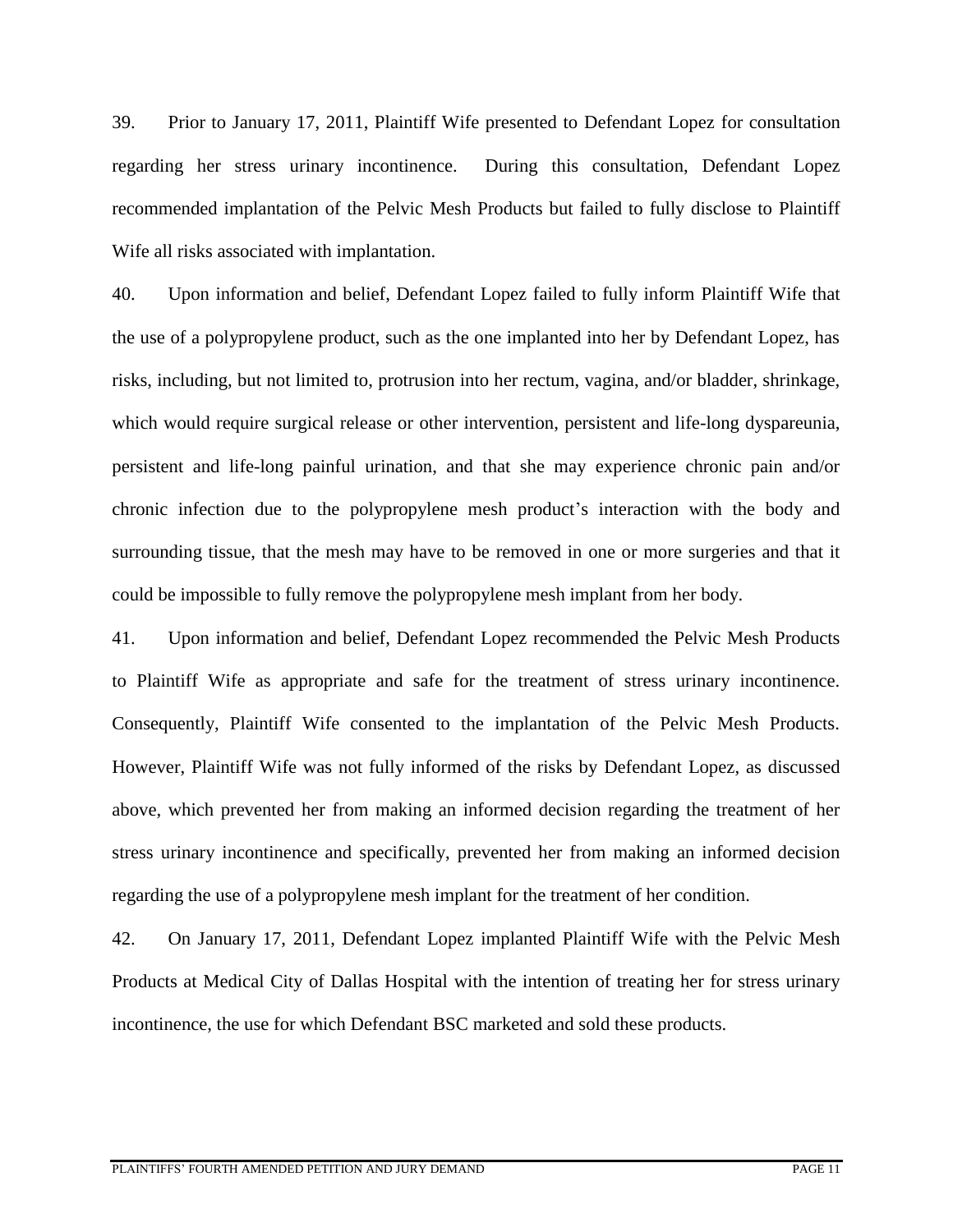43. As a result of the implantation of the Pelvic Mesh Products, Plaintiff Wife suffered and will continue to suffer serious bodily injuries, including pain, discomfort, pressure, difficulty voiding urine, continued incontinence, discharge, scarring, infection, odor, and bleeding.

## **CAUSES OF ACTION**

### **Negligence: All Defendants**

44. On the occasion in question, the injuries and damages sustained by Plaintiffs were proximately caused by the negligence of Defendants in at least the following particulars:

- a. As to Defendant BSC, in failing to use reasonable care in designing, manufacturing, marketing, labeling, packaging, and selling the Pelvic Mesh Products; and
- b. As to Defendant Lopez:
	- i. In failing to select and implant the proper medical device to treat Plaintiff Wife's stress urinary incontinence;
	- ii. In failing to select and perform the proper medical procedure for treating Plaintiff Wife's stress urinary incontinence;
	- iii. In improperly selecting Plaintiff Wife as an appropriate candidate for implantation of the Pelvic Mesh Products;
	- iv. In implanting the Pelvic Mesh Products in Plaintiff Wife despite the fact that these products have high failure, injury, and complication rates, fail to perform as intended, require frequent and often debilitating additional surgeries, and have caused severe and irreversible injuries, conditions, and damage to a significant number of women; and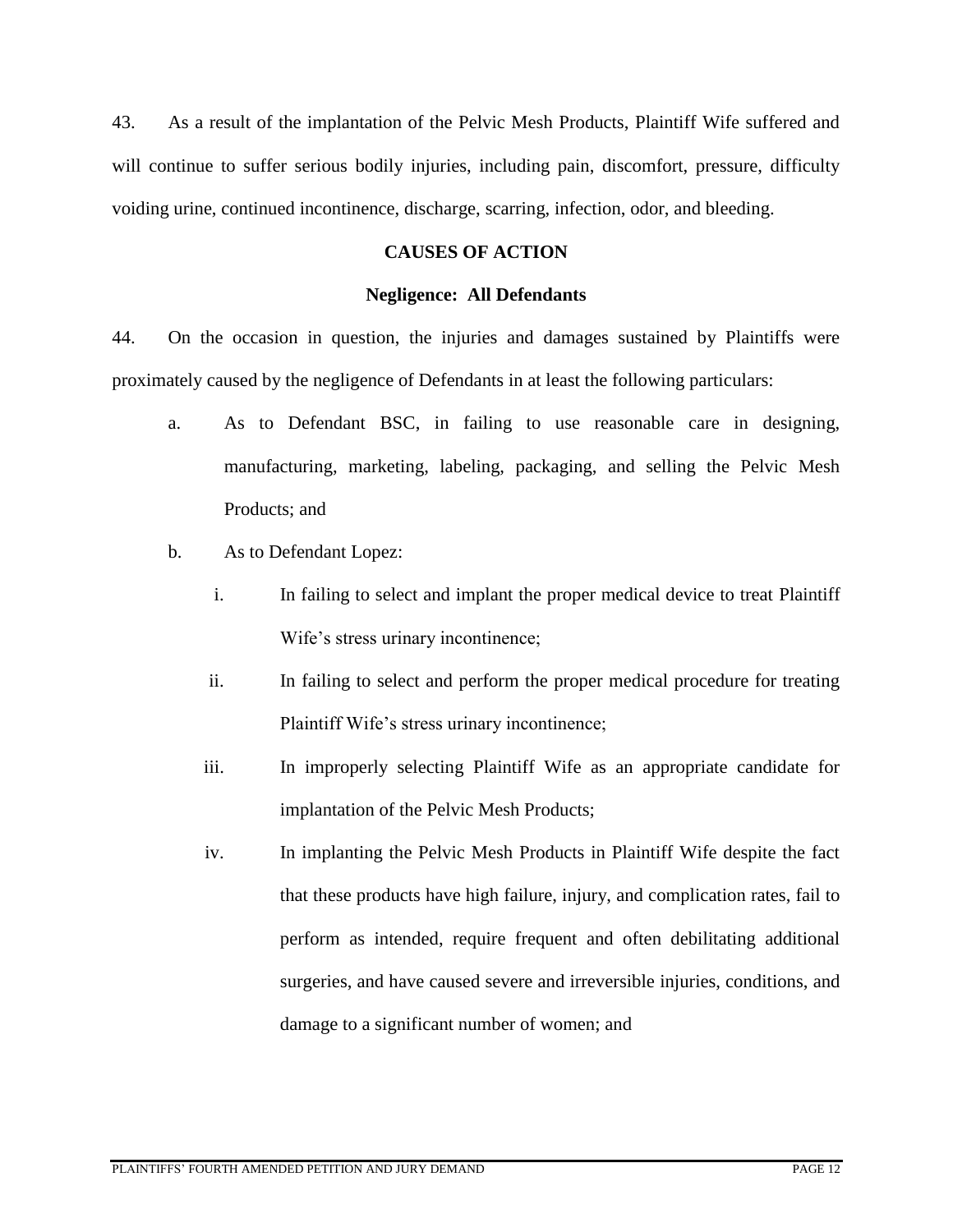- v. In failing to fully inform Plaintiff Wife that the use of polypropylene mesh products has risks, including but not limited to, the product might protrude into her rectum, vagina, and/or bladder, that the product might shrink and require surgical release or other intervention, that the mesh might cause persistent and life-long dyspareunia, that the mesh might cause painful urination, that she may experience chronic pain and/or chronic infection due to the mesh, that the mesh may cause scar tissue that may require additional surgery or treatment, that the mesh may need to be removed in one or more surgeries, and that it might be impossible to remove all of the mesh material from her body.
- vi. Defendant Lopez's failure to fully advise and inform Plaintiff Wife of the risks of the polypropylene mesh implant to be used in her body prevented Plaintiff Wife from making an informed decision regarding the use of a polypropylene mesh implant for the treatment of her condition. Had Plaintiff Wife been fully informed of all of the risks associated with the polypropylene mesh implant to be used in her body, she would not have consented to implantation of the mesh.

45. Each act or omission of negligence, acting separately or in combination, was a proximate cause of the damages and injuries to Plaintiffs.

# **Strict Liability, Design Defect: Defendant BSC**

46. Upon information and belief, Proxy Biomedical, Ltd., which manufactures the polypropylene mesh component of the Pelvic Mesh Products, is not subject to the jurisdiction of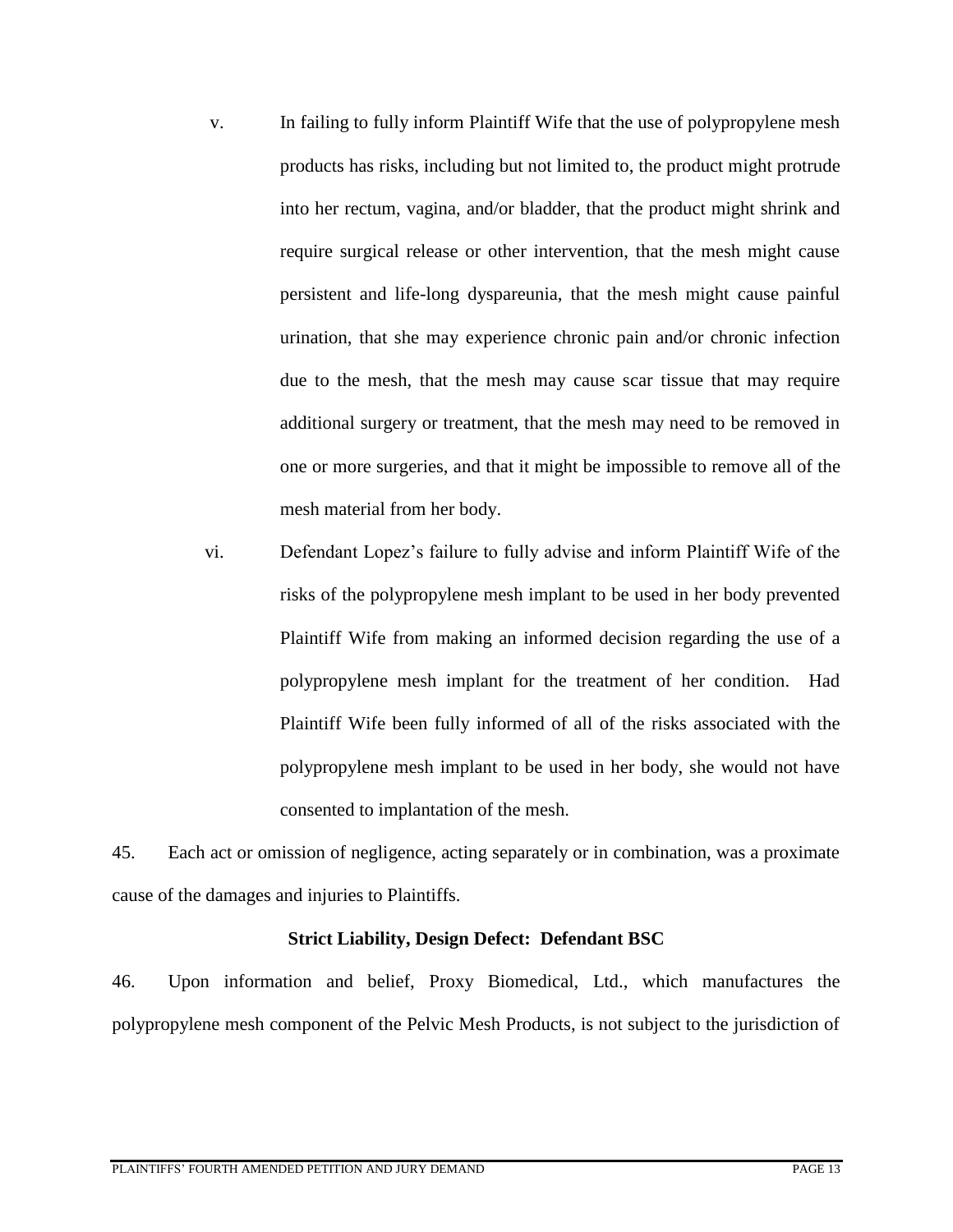this Court. Thus, pursuant to Chapter  $82.003(a)(7)(B)$  of the Texas Civil Practice and Remedies Code, Defendant BSC is not excused from liability for being a nonmanufacturing seller.

47. At the time Defendant Lopez implanted the Pelvic Mesh Products in Plaintiff Wife, Defendant BSC was engaged in the business of selling these products and Proxy Biomedical, Ltd. was engaged in the business of selling the polypropylene mesh component of these products.

48. The Pelvic Mesh Products and their polypropylene mesh component were defectively designed when sold.

49. The Pelvic Mesh Products and their polypropylene mesh component were unreasonably dangerous, taking into consideration the utility of these products and the risks involved in their use.

50. The Pelvic Mesh Products and their polypropylene mesh component reached Defendant Lopez and Plaintiff Wife without substantial change in the condition in which they were sold.

51. The defective and unreasonably dangerous condition of the Pelvic Mesh Products and their polypropylene mesh component was a proximate cause of the damages and injuries to Plaintiff Wife.

52. Thus, Defendant BSC is strictly liable to Plaintiffs.

#### **Strict Liability, Manufacturing Defect: Defendant BSC**

53. Upon information and belief, Proxy Biomedical, Ltd., which manufactures the polypropylene mesh component of the Pelvic Mesh Products, is not subject to the jurisdiction of this Court. Thus, pursuant to Chapter 82.003(a)(7)(B) of the Texas Civil Practice and Remedies Code, Defendant BSC is not excused from liability for being a nonmanufacturing seller.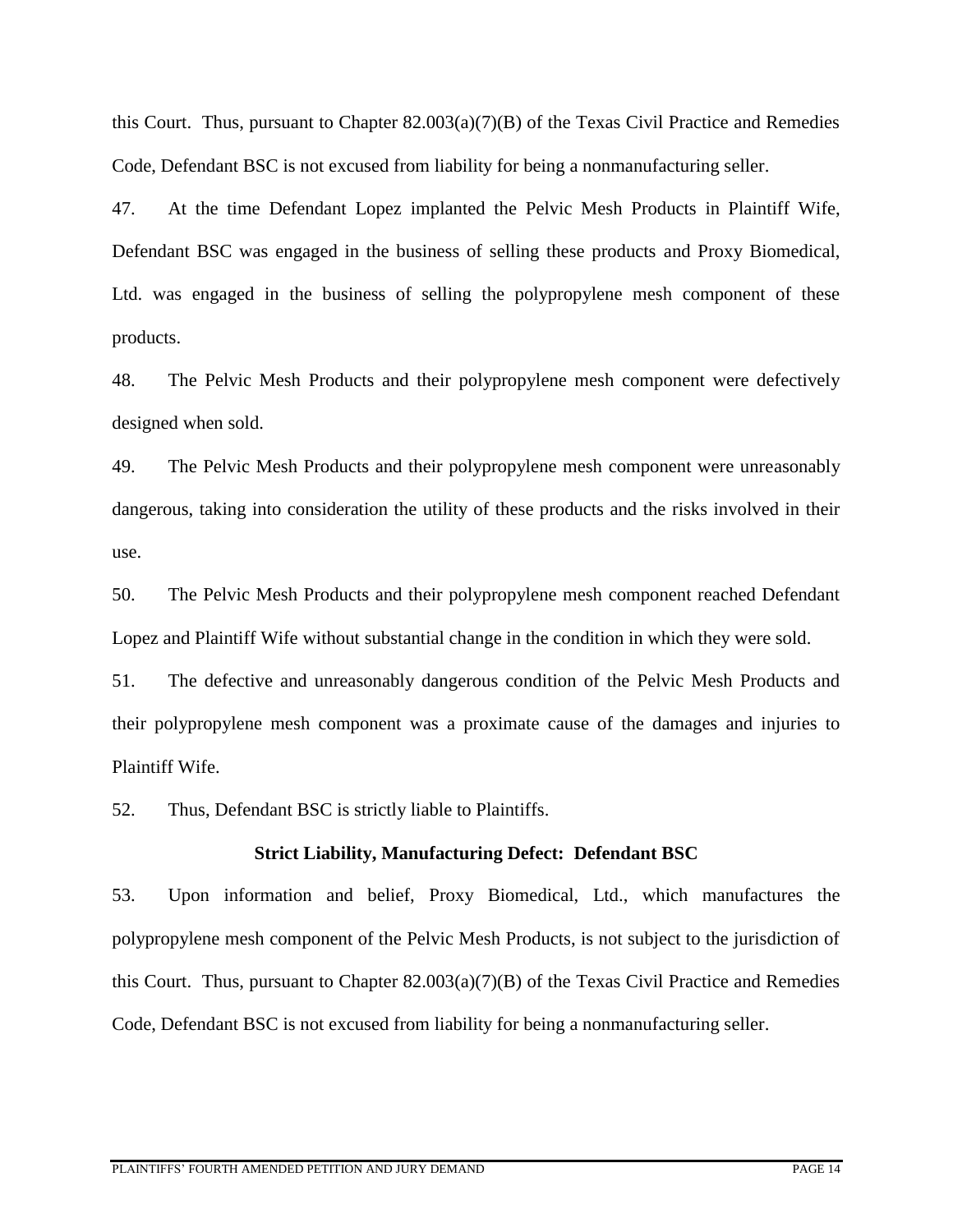54. The Pelvic Mesh Products and their polypropylene mesh component that were implanted in Plaintiff Wife were unreasonably dangerous, not reasonably safe for their intended use, and were defective as a matter of law with respect to their manufacture.

55. The defective and unreasonably dangerous condition of the Pelvic Mesh Products and their polypropylene mesh component was a proximate cause of the damages and injuries to Plaintiff Wife.

56. Thus, Defendant BSC is strictly liable to Plaintiffs.

## **Strict Liability, Failure to Warn: Defendant BSC**

57. Upon information and belief, Proxy Biomedical, Ltd., which manufactures the polypropylene mesh component of the Pelvic Mesh Products, is not subject to the jurisdiction of this Court. Thus, pursuant to Chapter 82.003(a)(7)(B) of the Texas Civil Practice and Remedies Code, Defendant BSC is not excused from liability for being a nonmanufacturing seller.

58. Defendant BSC manufactured, sold, and/or distributed the Pelvic Mesh Products and their polypropylene mesh component that were implanted in Plaintiff Wife.

59. At all times mentioned herein, the Pelvic Mesh Products and their polypropylene mesh component were dangerous and presented a substantial danger to patients who were implanted with them.

60. The risks and dangers associated with the Pelvic Mesh Products and their polypropylene mesh component were known or knowable to Proxy Biomedical, Ltd. and Defendant BSC at the time of implantation in Plaintiff Wife, yet Proxy Biomedical, Ltd. and Defendant BSC failed to provide warnings of such risks and dangers to Plaintiff Wife.

61. Ordinary consumers would not have recognized the potential risks and dangers the Pelvic Mesh Products and their polypropylene mesh component posed because their uses were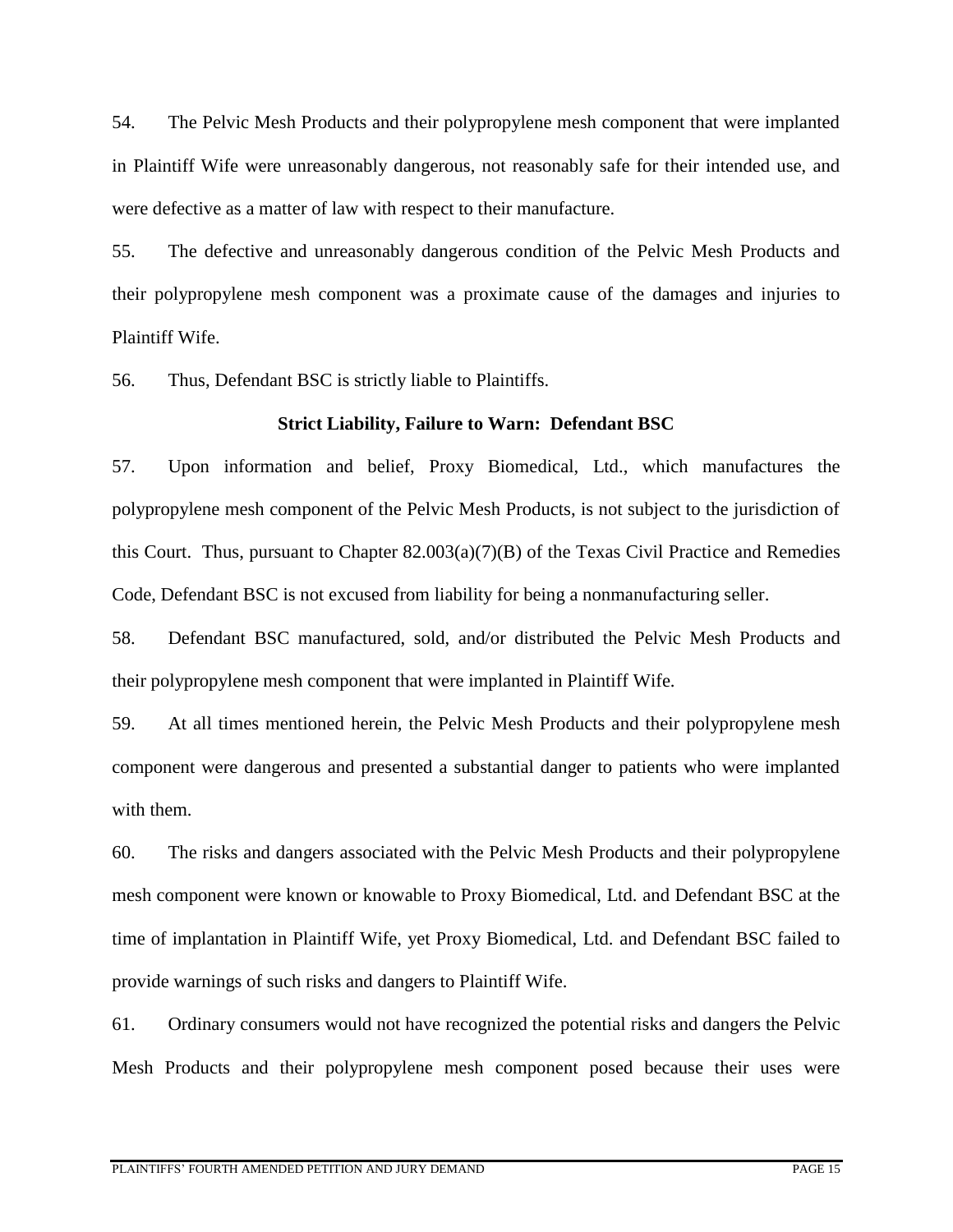specifically promoted to improve the health of such patients while the nature and prevalence of such risks were either downplayed or not provided to consumers and their physicians.

62. The Pelvic Mesh Products and their polypropylene mesh component were used in a way reasonably foreseeable to Proxy Biomedical, Ltd. and Defendant BSC by Plaintiff Wife, particularly given the educational material or instructions given to physicians in regard to these products.

63. Proxy Biomedical, Ltd.'s and Defendant BSC's failure to adequately warn about the risks and dangers associated with the Pelvic Mesh Products was a proximate cause of the damages and injuries to Plaintiffs.

64. Thus, Defendant BSC is strictly liable to Plaintiffs.

### **Breach of Implied Warranty: Defendant BSC**

65. Defendant BSC impliedly warranted that the Pelvic Mesh Products were merchantable and were fit for the ordinary purpose for which they were intended.

66. When the Pelvic Mesh Products were implanted in Plaintiff Wife to treat her medical conditions, these products were being used for the ordinary purpose for which they were intended.

67. Plaintiff Wife, individually and/or by and through her physicians, relied upon the implied warranty of merchantability of Defendant BSC in consenting to have the Pelvic Mesh Products implanted in her.

68. Defendant BSC breached this implied warranty of merchantability because the Pelvic Mesh Products implanted in Plaintiff Wife were neither merchantable nor suited for their intended use as warranted.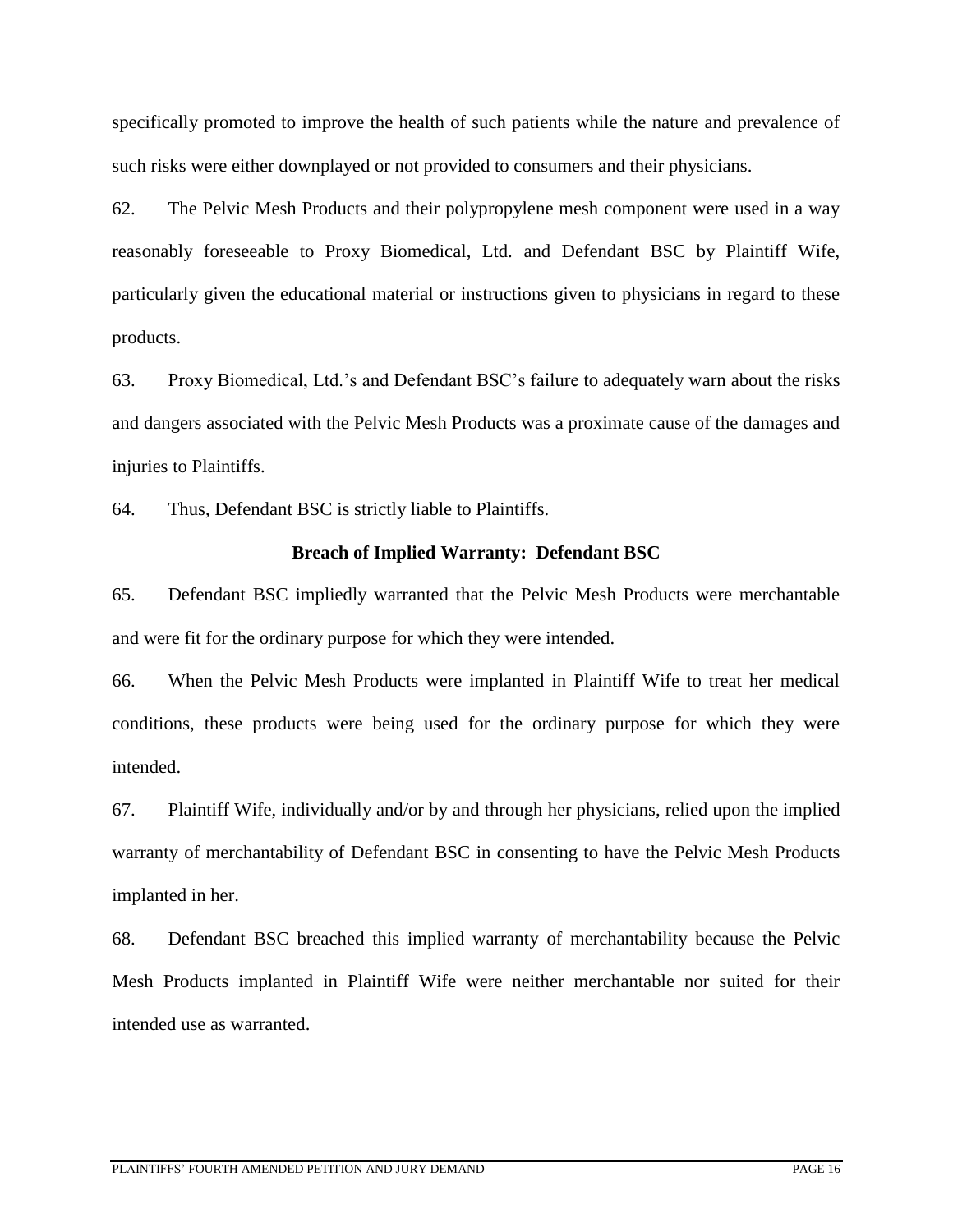69. These breaches of implied warranties resulted in the implantation of unreasonably dangerous and defective products in Plaintiff Wife's body, placing Plaintiff Wife's health and safety in jeopardy.

70. The breaches of the aforementioned implied warranties were a proximate cause of the damages and injuries to Plaintiffs.

#### **Breach of Express Warranty: Defendant BSC**

71. Defendant BSC made assurances to the general public, hospitals, and health care professionals that the Pelvic Mesh Products were safe and reasonably fit for their intended purpose.

72. Plaintiff Wife and/or her healthcare providers chose the Pelvic Mesh Products based upon the warranties and representations of Defendant BSC regarding the safety and fitness of the Pelvic Mesh Products.

73. Plaintiff Wife, individually, and/or by and through her physicians, reasonably relied upon the express warranties and guarantees of Defendant BSC that the Pelvic Mesh Products were safe, merchantable, and reasonably fit for their intended purpose.

74. Defendant BSC breached these express warranties because the Pelvic Mesh Products implanted in Plaintiff Wife were unreasonably dangerous and defective and not as Defendant BSC had represented.

75. These breaches of express warranties resulted in the implantation of unreasonably dangerous and defective products in Plaintiff Wife's body, placing Plaintiff Wife's health and safety in jeopardy.

76. The breaches of the aforementioned express warranties were a proximate cause of the damages and injuries to Plaintiffs.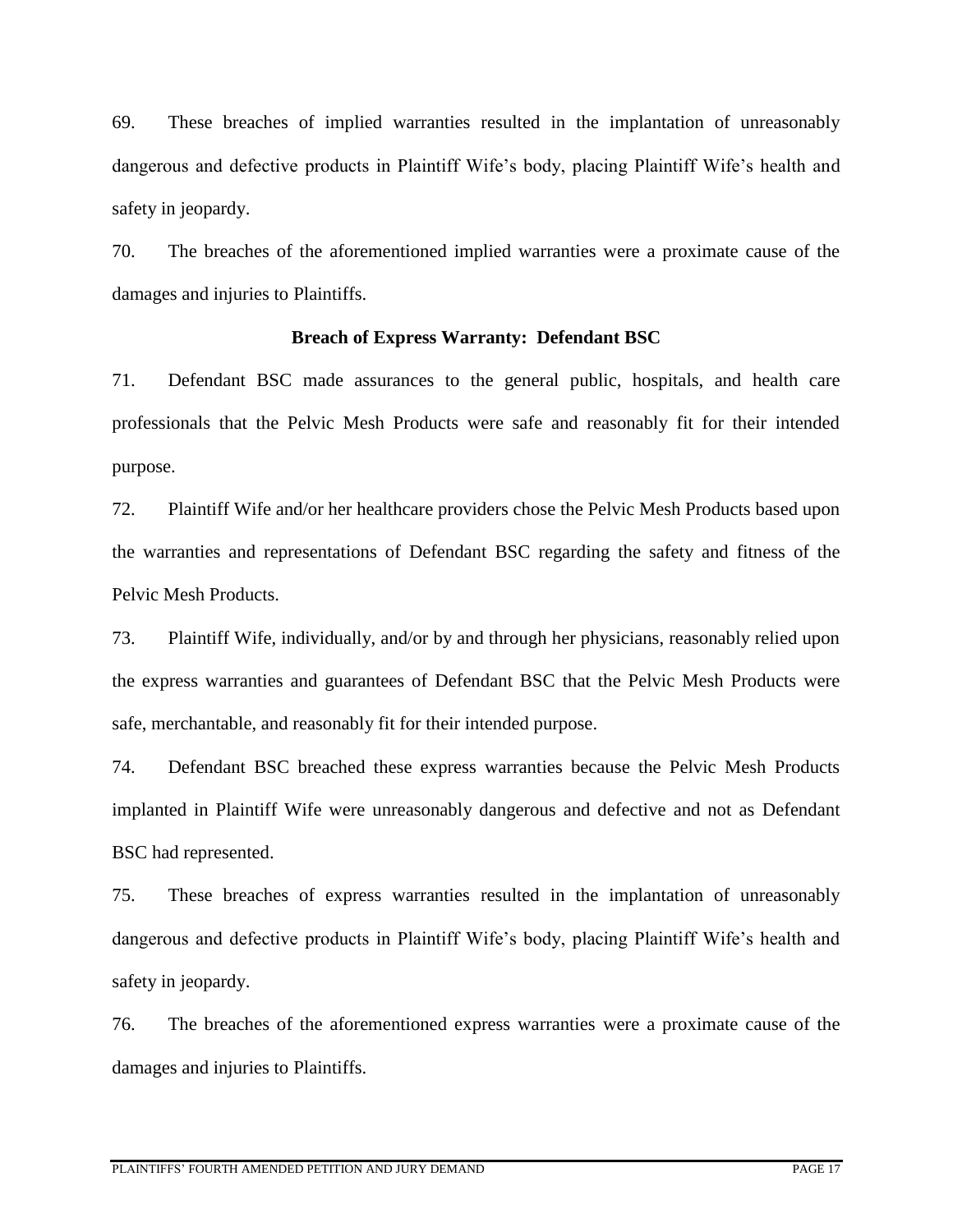#### **VICARIOUS LIABILITY**

77. Whenever in this Petition it is alleged that Defendants did or omitted to do any act, it is meant that Defendants' officers, agents, servants, employees, or representatives did or omitted to do such act and that at the time such act or omission was done, it was done with the full authorization or ratification of Defendants or was done in the normal and routine course and scope of employment of Defendants' officers, agents, servants, employees, or representatives.

# **PLAINTIFFS' DAMAGES**

#### **Plaintiff Wife**

78. As a direct and proximate result of Defendants' improper acts and/or omissions described herein, Plaintiff Wife was caused to suffer severe injuries and damages, including the following:

- a. Physical pain and mental anguish sustained in the past;
- b. Physical pain and mental anguish that, in reasonable probability, Plaintiff Wife will sustain in the future;
- c. Loss of earning capacity that, in reasonable probability, Plaintiff Wife will sustain in the future;
- d. Disfigurement sustained in the past;
- e. Disfigurement that, in reasonable probability, Plaintiff Wife will sustain in the future;
- f. Physical impairment sustained in the past;
- g. Physical impairment that, in reasonable probability, Plaintiff Wife will sustain in the future;
- h. Medical care expenses incurred in the past; and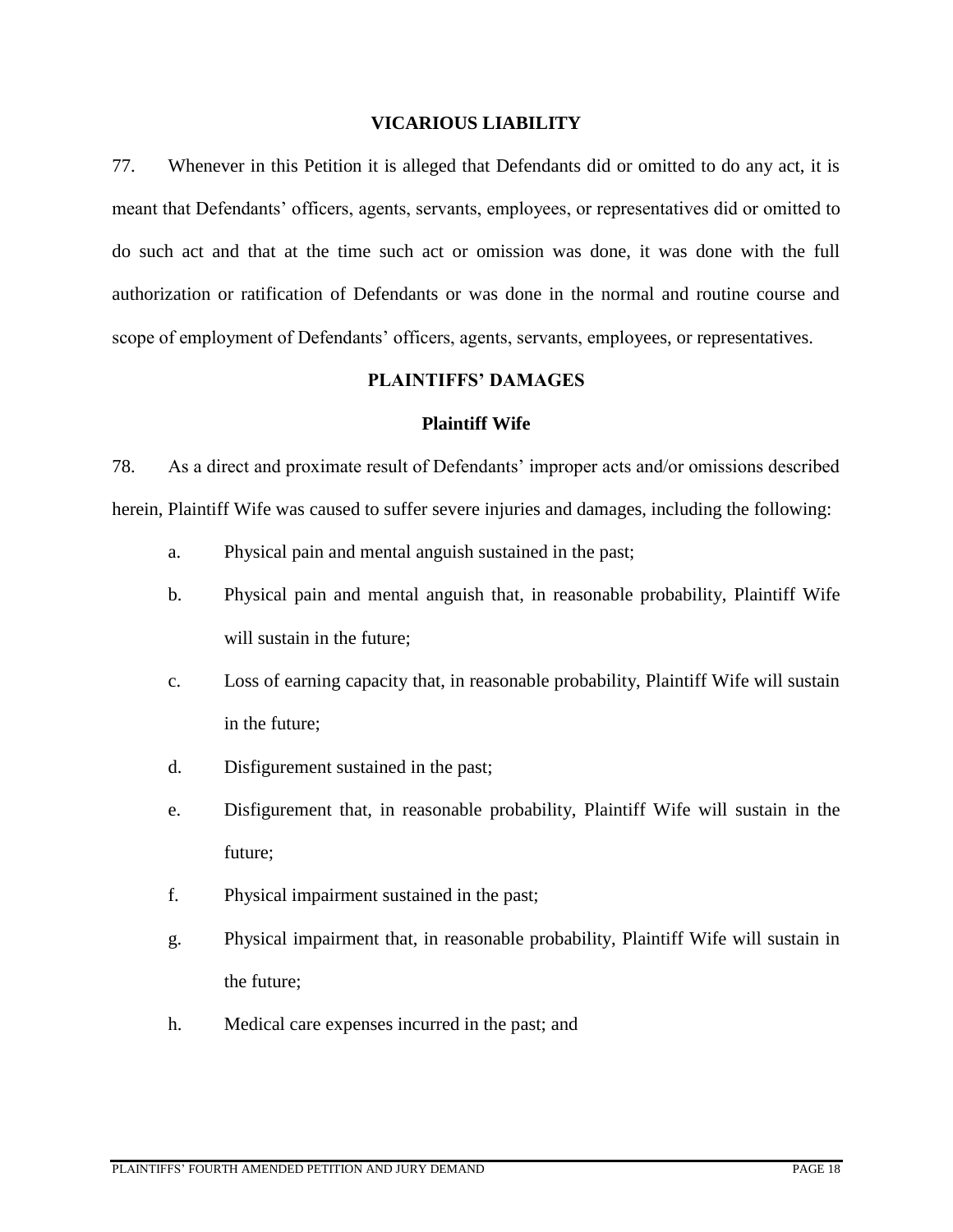i. Medical care expenses that, in reasonable probability, Plaintiff Wife will incur in the future.

# **Plaintiff Husband**

79. As a direct and proximate result of Defendants' improper acts and/or omissions described herein, Plaintiff Husband was caused to suffer severe injuries and damages, including the following:

- a. Loss of household services sustained in the past;
- b. Loss of household services that, in reasonable probability, Plaintiff Husband will sustain in the future;
- c. Loss of consortium sustained in the past; and
- d. Loss of consortium that, in reasonable probability, Plaintiff Husband will sustain in the future.

# **EXEMPLARY DAMAGES**

80. Defendants' conduct described herein, when viewed objectively from the standpoint of Defendants at the time of the occurrence, involved an extreme degree of risk, considering the probability and magnitude of the potential harm to others. Moreover, Defendants had actual, subjective awareness of the risk involved, but nevertheless proceeded with conscious indifference to the rights, safety, and welfare of others. Thus, Plaintiffs seek exemplary damages in an amount to be determined by the jury.

# **JURY TRIAL DEMAND**

81. Plaintiffs hereby respectfully request a trial by jury and have already submitted the appropriate fee.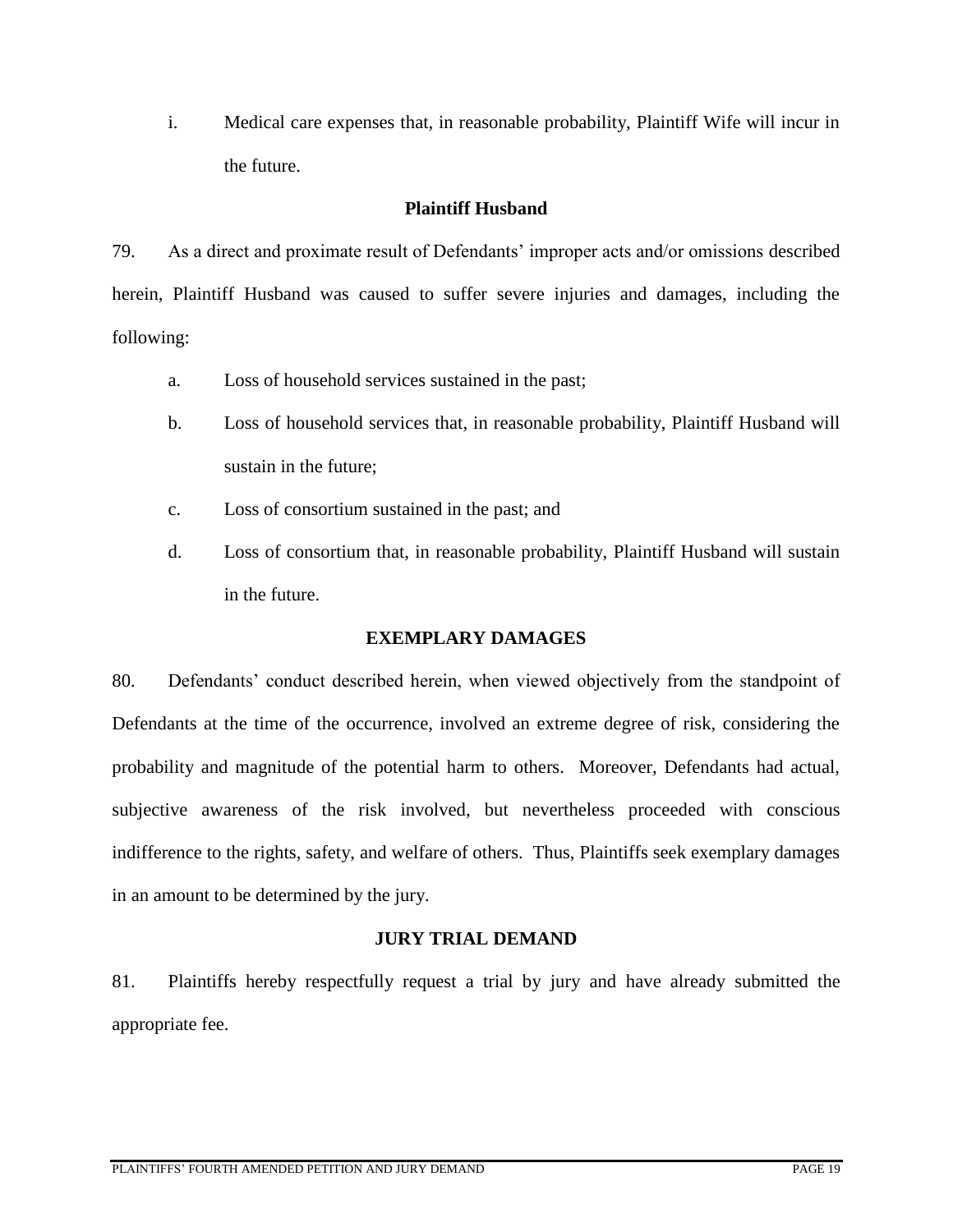### **PRAYER**

WHEREFORE, PREMISES CONSIDERED, Plaintiffs pray that Defendants be cited to appear and answer herein, and that upon final hearing hereof, Plaintiffs have judgment against Defendants for all damages to which they are entitled under the laws of the State of Texas, which amount exceeds the minimum jurisdictional limits of this Court; for pre-judgment interest in accordance with law and/or at the highest legal rate; for interest on the judgment; for costs of suit; for exemplary damages; and for such other and further relief, either at law or in equity, to which Plaintiffs have shown or will show themselves justly entitled.

Respectfully Submitted,

 $\sqrt{2}$ 

Tim K. Goss **FREESE & GOSS, PLLC** Texas Bar No. 08222660 3031 Allen St, Suite 200 Dallas, TX 75204 (214) 761-6610 (214) 761-6688 (fax) E-mail: [Tim@freeseandgoss.com](mailto:Tim@freezeandgoss.com)

Sheila M. Bossier **FRESSE & GOSS, PLLC** *Pro Hac Vice Admission* 1520 N. State Street Jackson, MS 39202 (601) 961-4050 (601) 352-5452 (fax) E-mail: [sbossier@freeseandgoss.com](mailto:sbossier@freeseandgoss.com)

Nathan Van Der Veer **FREESE & GOSS, PLLC** *Pro Hac Vice Admission* Regions Herbert Plaza 1901 6<sup>th</sup> Avenue North, Ste. 3120 Birmingham, AL 35203 (205) 871-4144 (205) 871-4104 (fax)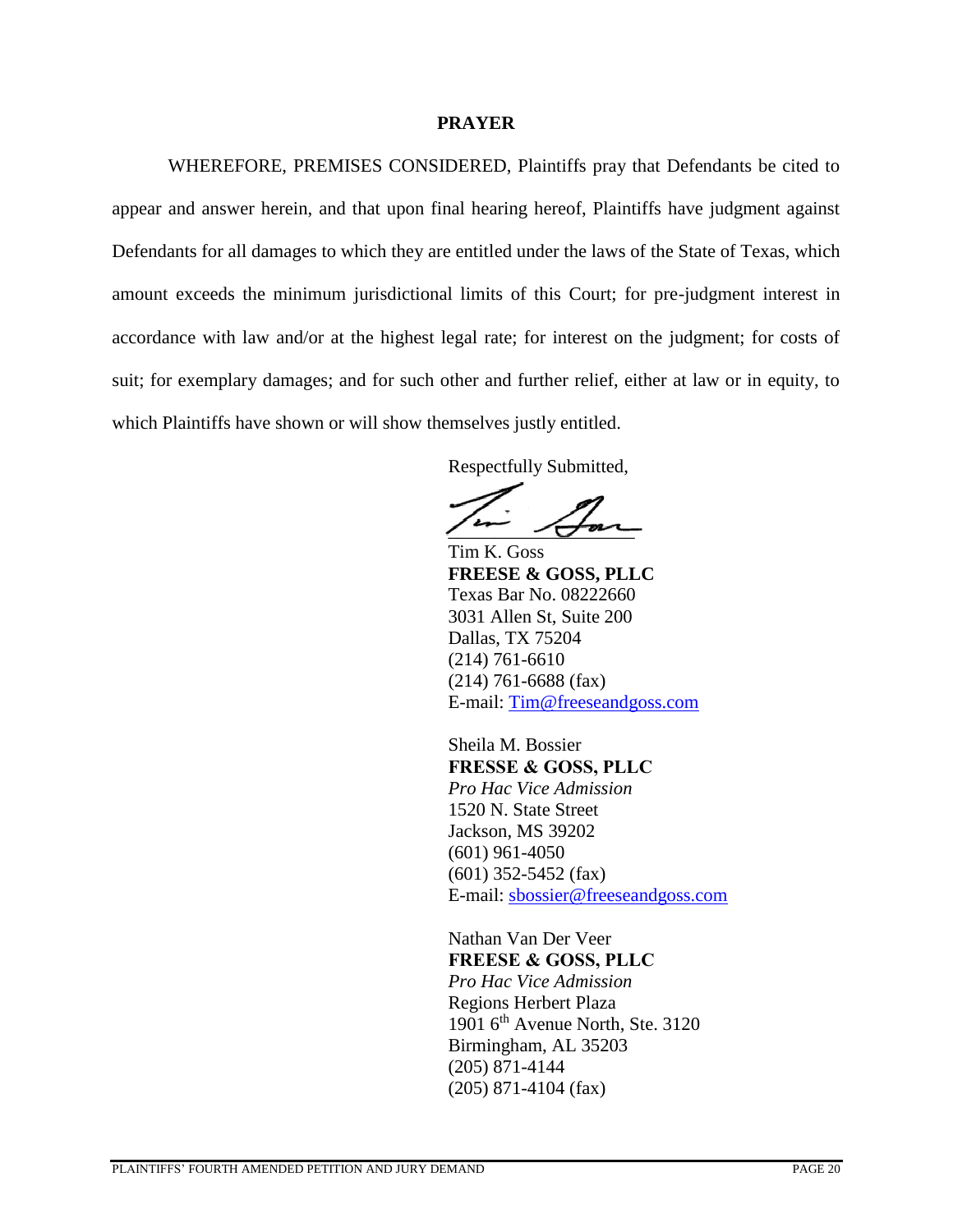E-mail: [nathan@freeseandgoss.com](mailto:nathan@freeseandgoss.com)

Richard Capshaw **CAPSHAW & ASSOCIATES** Texas Bar No. 03783800 3031 Allen Street Dallas, TX 75204 (214) 761-6610 (214)-761-6688(fax) Email: [Richard@capslaw.com](mailto:Richard@capslaw.com)

David P. Matthews Texas Bar No. 13206200 dmatthews@thematthewslawfirm.com Julie L. Rhoades Texas Bar No. 16811710 jrhoades@thematthewslawfirm.com **MATTHEWS AND ASSOCIATES**  2509 Sackett St. Houston, TX 77098 Phone: 713-522-5250 (713) 535-7184(fax)

Kevin L. Edwards **EDWARDS & DE LA CERDA, P.L.L.C.** Texas Bar No. 24040853 3031 Allen St., Ste. 100 Dallas, TX 75204 (214) 550-5239 (214) 722-2101 (fax) [kevin@edwardsdelacerda.com](mailto:kevin@edwardsdelacerda.com)

# **ATTORNEYS FOR PLAINTIFFS**